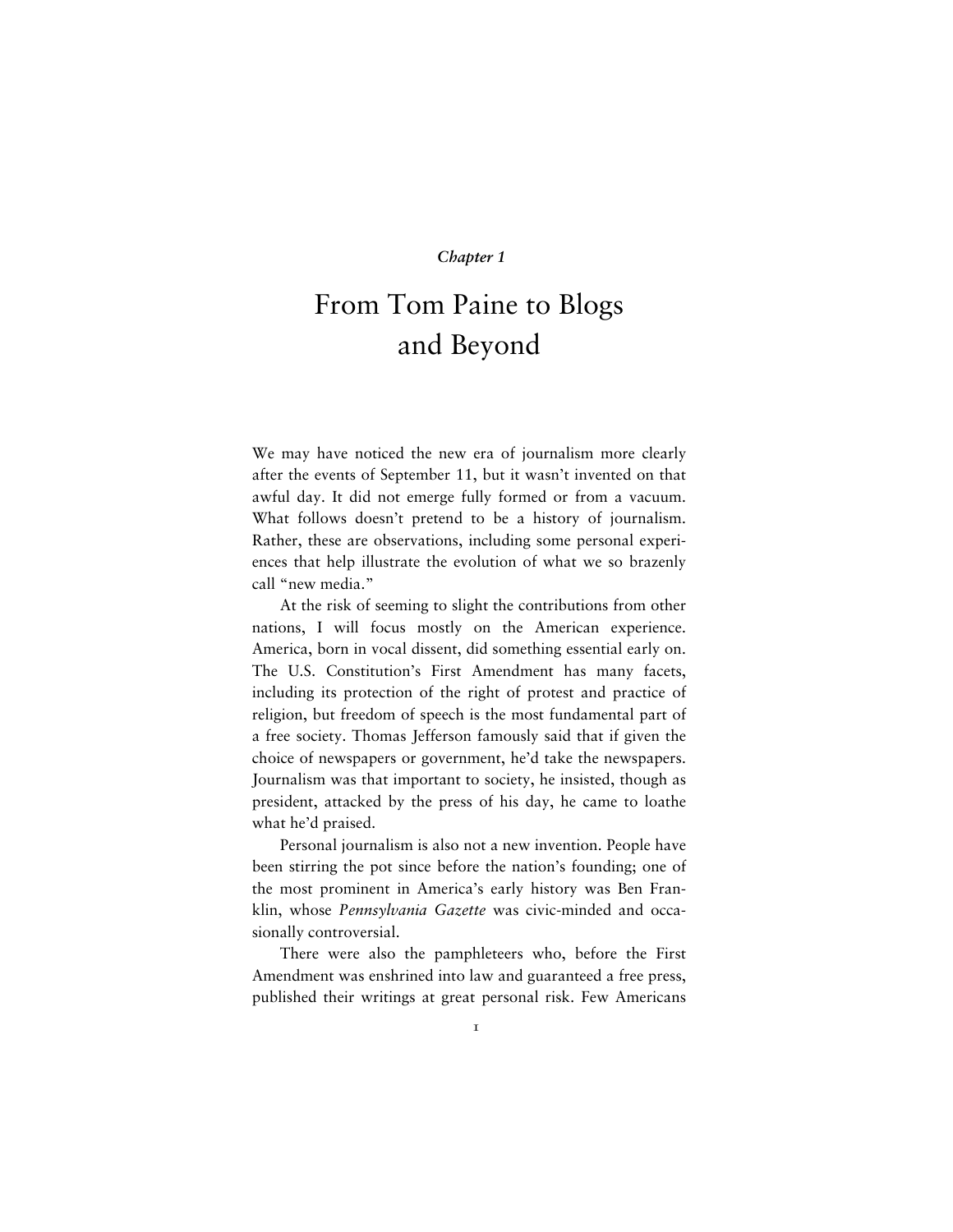can appreciate this today, but journalists are still dying elsewhere in the world for what they write and broadcast.

One early pamphleteer, Thomas Paine, inspired many with his powerful writings about rebellion, liberty, and government in the late 18th century. He was not the first to take pen to paper in hopes of pointing out what he called common sense, nor in trying to persuade people of the common sense of his ideas. Even more important, perhaps, were the (at the time) anonymous authors of the Federalist Papers. Their work, analyzing the proposed Constitution and arguing the fundamental questions of how the new Republic might work, has reverberated through history. Without them, the Constitution might never have been approved by the states. The Federalist Papers were essentially a powerful conversation that helped make a nation.

There have been several media revolutions in U.S. history, each accompanied by technological and political change. One of the most crucial, Bruce Bimber notes in his book, *Information and American Democracy*, <sup>3</sup> was the completion of the final parts, in the early to middle 1800s, of what was then the most dependable and comprehensive postal system in the world. This unprecedented exercise in governmental assistance should be seen, Bimber argues, as "a kind of Manhattan project of communication" that helped fuel the rise of the first truly mass medium, newspapers. The news, including newspapers, was cheaply and reliably distributed through the mail.4

For most of American history, newspapers dominated the production and dissemination of what people widely thought of as news. The telegraph—a revolutionary tool from the day in 1844 when Samuel Morse's partner Alfred Vail dispatched the message "What hath God wrought?" from Baltimore to Washington D.C.—sped up the collection and transmission of the news. Local papers could now gather and print news of distant events.<sup>5</sup>

Newspapers flourished throughout the 19th century. The best were aggressive and timely, and ultimately served their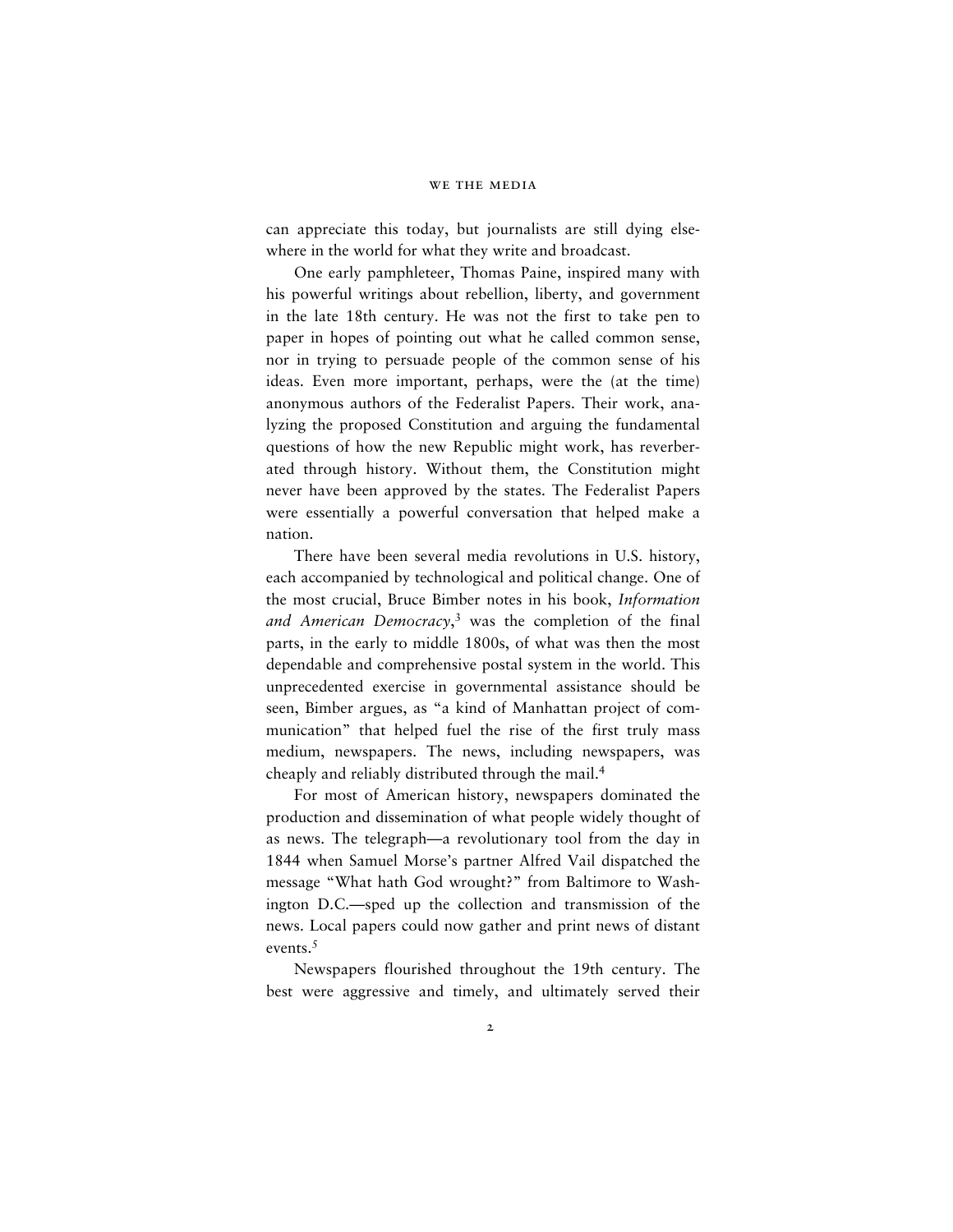readers well. Many, however, had little concern for what we now call objectivity. Papers had points of view, reflecting the politics of their backers and owners.

Newspapers have provoked public opinion for as long as they've been around. "Yellow journalism" achieved perhaps its ugliest prominence when early media barons such as Joseph Pulitzer and William Randolph Hearst abused their considerable powers. Hearst, in particular, is notorious for helping to spark the Spanish-American War in 1898 by inflaming public opinion.

As the Gilded Age's excesses began to tear at the very fabric of American society, a new kind of journalist, the muckraker, emerged at the end of the 19th century. More than most journalists of the era, muckrakers performed the public service function of journalism by exposing a variety of outrages, including the anticompetitive predations of the robber barons and cruel conditions in workplaces. Lincoln Steffens (*The Shame of the Cities*), Ida Tarbell (*History of the Standard Oil Company*), Jacob Riis (*How the Other Half Lives*), and Upton Sinclair (*The Jungle*) were among the daring journalists and novelists who shone daylight into some dark corners of society. They helped set the stage for the Progressive Era, and set a standard for the investigative journalists of the new century.

Personal journalism didn't die with the muckrakers. Throughout the 20th century, the world was blessed with individuals who found ways to work outside the mainstream of the moment. One of my journalistic heroes is I.F. Stone, whose weekly newsletter was required reading for a generation of Washington insiders. As Victor Navasky wrote in the July 21, 2003 issue of *The Nation*, Stone eschewed the party circuit in favor of old-fashioned reporting:

His method: To scour and devour public documents, bury himself in The Congressional Record, study obscure Congressional committee hearings, debates and reports, all the time prospecting for news nuggets (which would appear as boxed paragraphs in his paper), contradictions in the official line,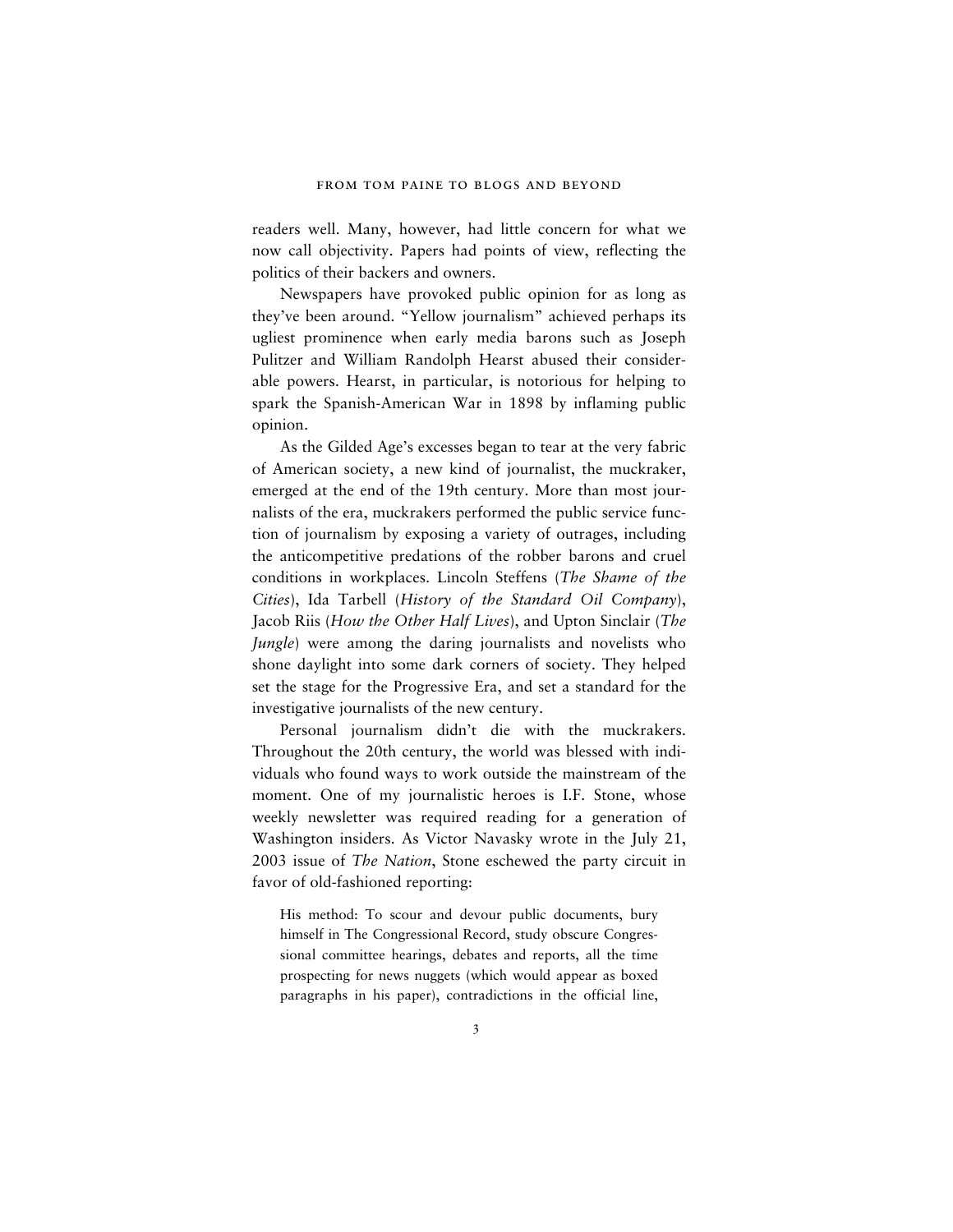examples of bureaucratic and political mendacity, documentation of incursions on civil rights and liberties. He lived in the public domain.6

A generation of journalists learned from Stone's techniques. If we're lucky, his methods will never go out of fashion.

## THE CORPORATE ERA

But in the 20th century, the big business of journalism—the corporatization of journalism—was also emerging as a force in society. This inevitable transition had its positive and negative aspects.

I say "inevitable" for several reasons. First, industries consolidate. This is in the nature of capitalism. Second, successful family enterprises rarely stayed in the hands of their founders' families; inheritance taxes forced some sales and breakups, and bickering among siblings and cousins who inherited valuable properties led to others. Third, the rules of American capitalism have been tweaked in recent decades to favor the big over the small.

As noted in the *Introduction*, however, the creation of Big Media is something of an historical artifact. It stems from a time when A.J. Liebling's famous admonition, that freedom of the press was for those people who owned a press, reflected financial reality. The economics of newspaper publishing favored bigness, and local monopolies came about because, in most communities, readers would support only one daily newspaper of any size.7

Broadcasting has played a key role in the transition to consolidation. Radio, then television, lured readers and advertisers away from newspapers,<sup>8</sup> contributing to the consolidation of the newspaper industry. But the broadcasters were simultaneously turning into the biggest of Big Media. As they grew, they brought the power of broadcasting to bear on the news, to great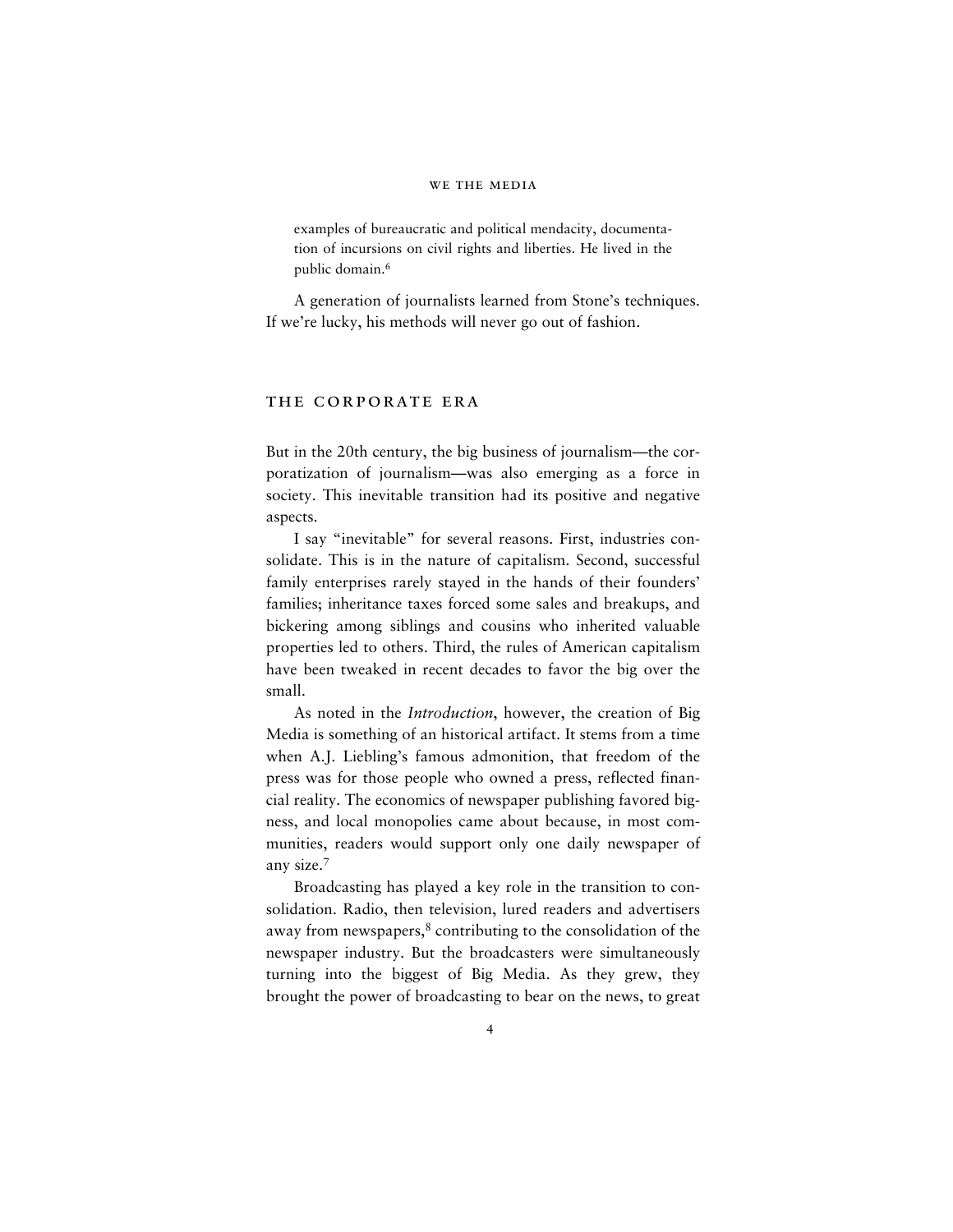effect. Edward R. Murrow's reports on CBS, most notably his coverage of the wretched lives of farm workers and the evil politics of Joe McCarthy, were proud moments in journalism.

The news hegemony of the networks and big newspapers reached a peak in the 1960s and 1970s. Journalists helped bring down a law-breaking president. An anchorman, Walter Cronkite, was considered the most trusted person in America. Yet this was an era when news divisions of the major networks lost money but were nevertheless seen as the crown jewels for their prestige, fulfilling a longstanding (and now all but discarded) mandate to perform a public service function in their communities. The networks were sold to companies such as General Electric and Loews Corp., which saw only the bottom line. News divisions were required to be profit centers.

While network news may have been expensive to produce, local stations had it easier. But while the network news shows still retained some sense of responsibility, most local stations made no pretense of serving the public trust, preferring instead to lure viewers with violence and entertainment, two sure ratings boosters. It was an irresistible combination for resourcestarved news directors: cheaper than serious reporting, and compelling video. "If it bleeds, it leads" became the all-too-true mantra for the local news reports, and it has stayed that way, with puerile celebrity "journalism" now added to the mix.

America has suffered from this simplistic view of news. Even in the 1990s, when crime rates were plummeting, local TV persisted in giving viewers the impression that crime was never a bigger problem. This was irresponsible because, among other things, it helped feed a tough-on-crime atmosphere that has stripped away crucial civil liberties—including most of our Fourth Amendment protection against unreasonable searches and seizures—and kept other serious issues off the air.

As the pace of life has quickened, our collective attention span has shortened. I suppose it's asking too much of commercial TV news to occasionally use the public airwaves to actually inform the public, but the push for profits has crowded out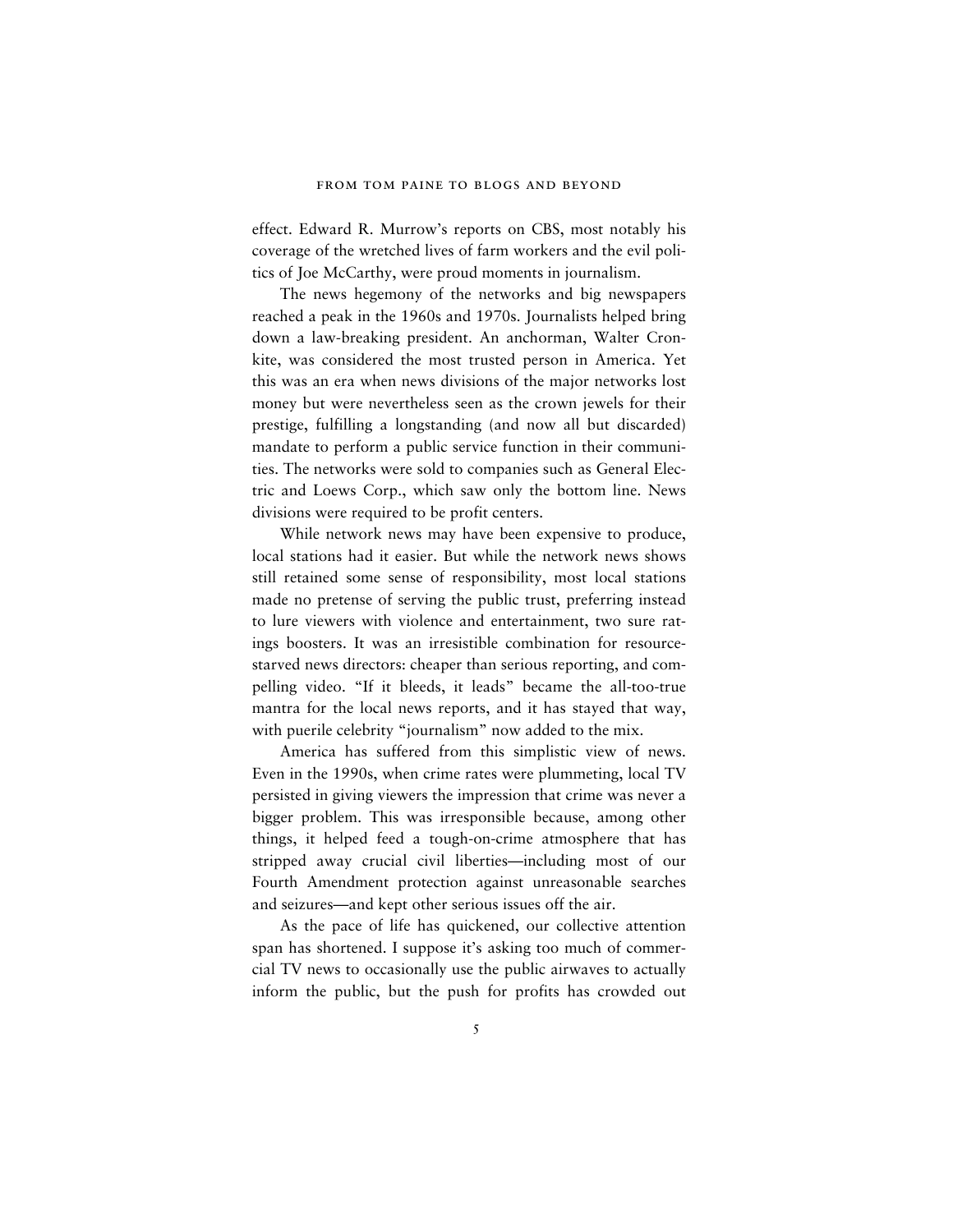depth. The situation is made worse by the fact that most of us don't stop long enough to consider what we've been told, much less seek out context, thereby allowing ourselves to be shallow and to be led by people who take advantage of it. A shallow citizenry can be turned into a dangerous mob more easily than an informed one.

At the same time, big changes were occurring in TV journalism, and big newspaper companies were swallowing small papers around the nation. As noted, this didn't always reduce quality. In fact, the craft of newspaper journalism has never been better in some respects; investigative reporting by the best organizations continues to make me proud. And while some corporate owners—Gannett in particular—have tended to turn independent papers into cookie-cutter models of corporate journalism, sometimes they've actually improved on the original. But it's no coincidence that three of the best American newspapers, *The New York Times*, *The Wall Street Journal*, and *The Washington Post*, have an ownership structure—voting control by families and/or small groups of committed investors—that lets them take the long view no matter what Wall Street demands in the short term. Nor should it surprise anyone that these organizations are making some of the most innovative use of the Internet as they expand their horizons in the digital age.

It was cable, a technology that originally expanded broadcast television's reach in the analog age, which turned television inside out. Originally designed to get broadcast signals into hardto-reach mountain valleys, cable grew into a power center in its own right when system owners realized that the big money was in more densely populated areas. Cable systems were monopolies in the communities they served, and they used the money in part to bring more channel capacity onto their systems.

The cable channel that changed the news business forever, of course, was Ted Turner's Cable News Network (CNN). We've forgotten what a daring experiment this was, given its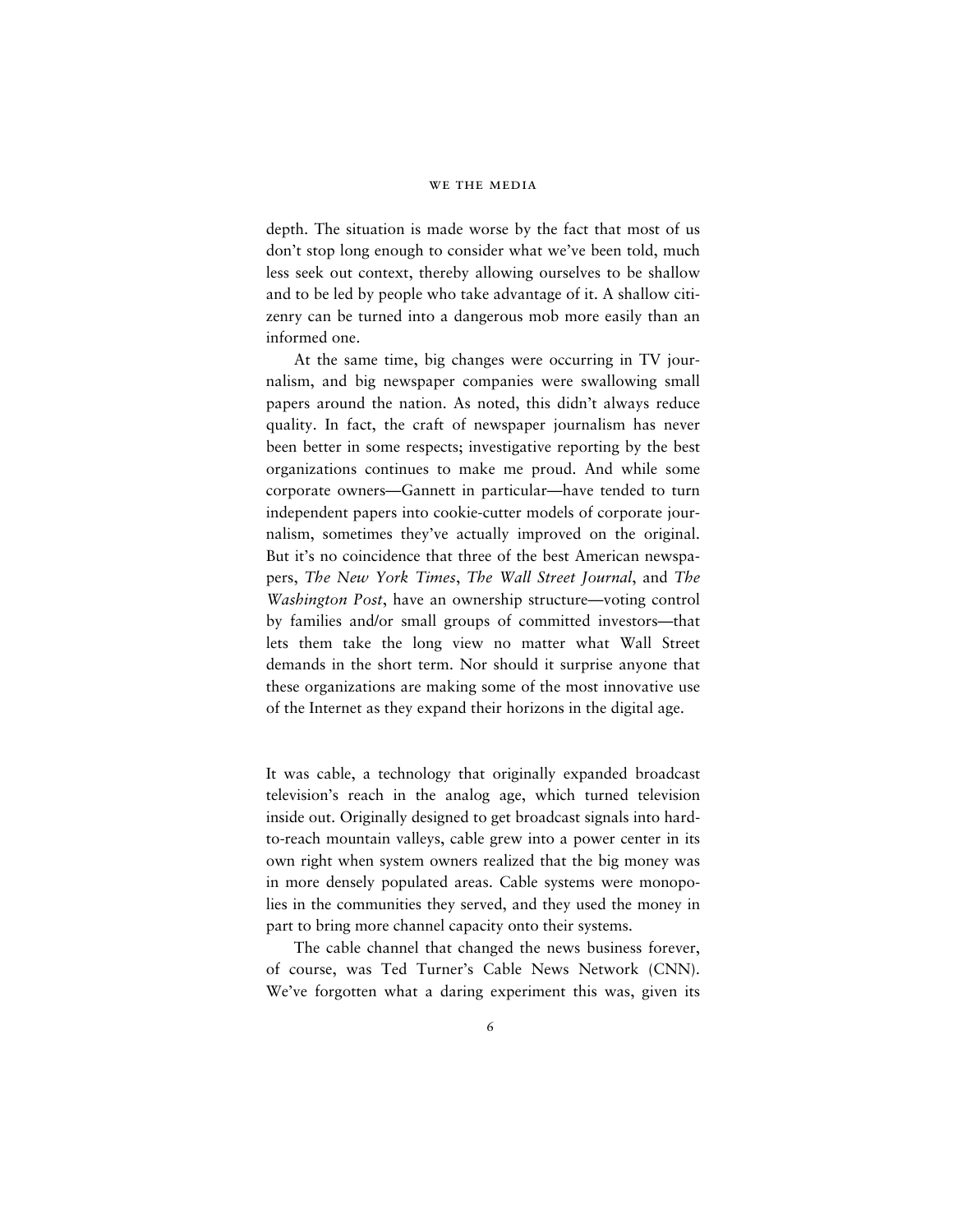subsequent success. At the time it was launched on June 1, 1980, many in the media business considered CNN little more than a bizarre corporate ego trip. As it turned out, CNN punched a hole in a dam that was already beginning to crumble from within.

Even if cable was bringing more choices, however, it was still a central point of control for the owner of the cables. Cable companies decided which package of channels to offer. Oh, sure, customers had a choice: yes or no. As we'll see in Chapter 11, cable is becoming part of a broadband duopoly that could threaten information choice in the future.

## from outside in

During this time of centralization and corporate ownership, the forces of change were gathering at the edges. Some forces were technological, such as the microprocessor that led straight to the personal computer, and a federally funded data-networking experiment called the ARPANET, the precursor to the Internet. Some were political and/or judicial, such as Supreme Court decisions that forced AT&T to let third parties plug their own phones into Ma Bell's network, and another that made it legal for purchasers of home videotape machines to record TV broadcasts for subsequent viewing.

Personal choice, assisted by the power of personal technology, was in the wind.

I got my first personal computer in the late 1970s. In the early 1980s, when I first became a journalist, I bought one of the earliest portable personal computers, an Osborne, and used it to write and electronically transmit news stories to publications such as *The New York Times* and *The Boston Globe*, for which I was freelancing from Vermont. I was enthralled by this fabulous tool that allowed me, a lone reporter in what were considered the boondocks, to report the news in a timely and efficient manner.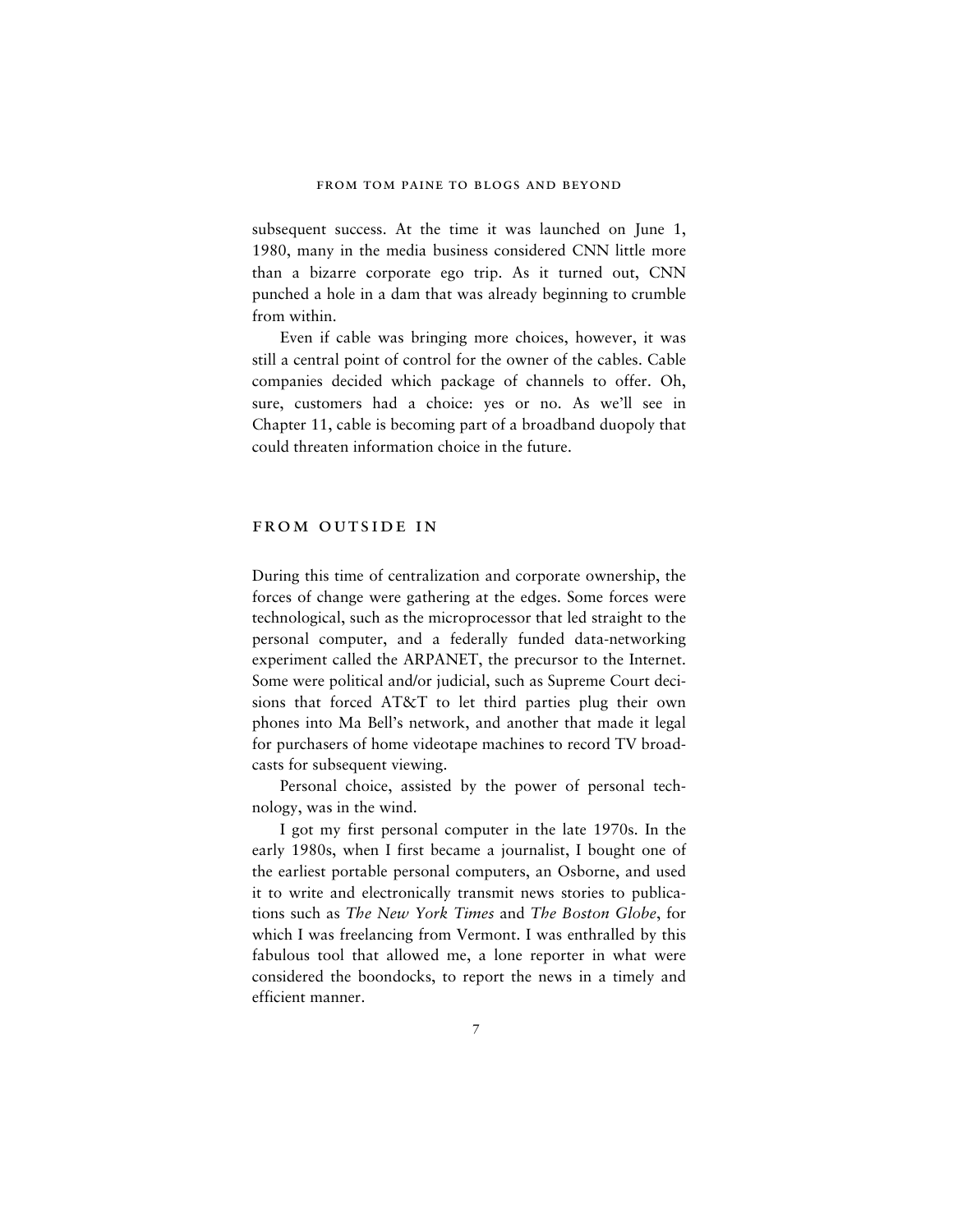The commercial online world was in its infancy in those days, and I couldn't resist experimenting with it. My initial epiphany about the power of cyberspace came in 1985. I'd been using a word processor called XyWrite, the PC program of choice for serious writers in those days. It ran fast on the era's slow computers, and had an internal programming language, called XPL, that was both relatively easy to learn and incredibly capable. One day I found myself stymied by an XPL problem. I posted a short message on a word-processing forum on Compu-Serve, the era's most successful commercial online service. A day later, I logged on again and was greeted with solutions to my little problem from people in several U.S. cities and, incredibly, Australia.9

I was amazed. I'd tapped the network, asking for help. I'd been educated. This, I knew implicitly, was a big deal.

Of course, I didn't fully get it. I spent the 1986–87 academic year on a fellowship at the University of Michigan, which in those days was at the heart of the Internet—then still a university, government, and research network of networks without managing to notice the Internet. John Markoff of *The New York Times*, the first major newspaper reporter to understand the Net's value, had it pretty much to himself in those days as a journalist, and got scoop after scoop as a result. One way he acquired information was by reading the Internet's public message boards. Collectively called Usenet, they were and still are a grab bag of "newsgroups" on which anyone with Net access can post comments. Usenet was, and remains, a useful resource.10

CompuServe wasn't the only way to get online in the 1980s. Other choices included electronic bulletin boards, known as BBS. They turned into technological cul-de-sacs, but had great value at the time. You'd dial into a local BBS via a modem on your computer, read and write messages, download files, and get what amounted to a local version of the Internet and systems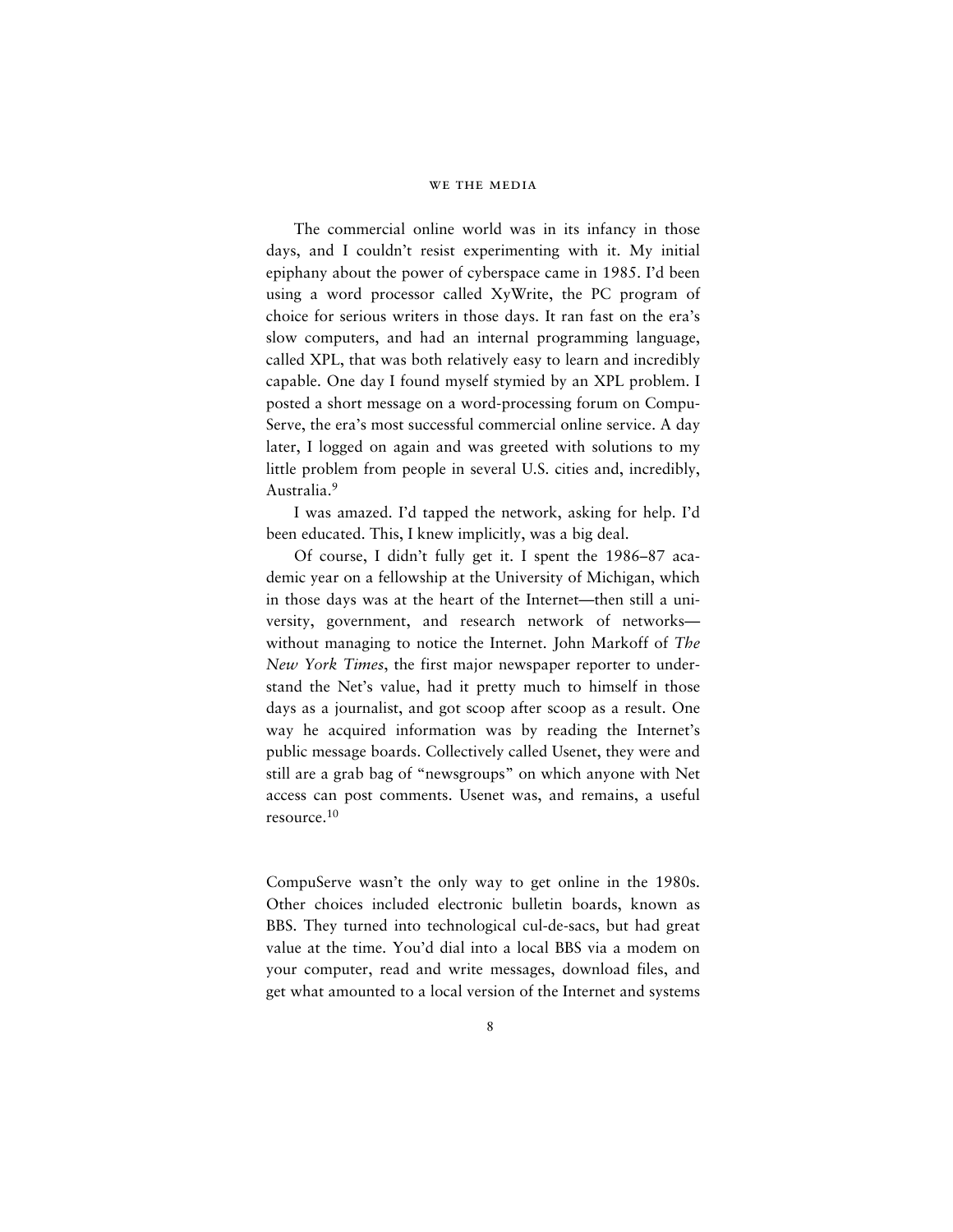such as CompuServe. You'd find a variety of topics on all of these systems, ranging from aviation to technology to politics, whatever struck the fancy of the people who used them.

Fringe politics found their way onto the bulletin boards early on. I was a reporter for the *Kansas City Times* in the mid-1980s and spent the better part of a year chasing groups such as the Posse Commitatus around the Farm Belt. This and other virulently antiestablishment organizations found ready ears amid a rural economic depression that made it easier to recruit farmers and other small-town people who felt they were victims of banks and governments. I found my way onto several online boards operated by radical groups; I never got very deep into the systems because the people running them understood the basics of security. Law-enforcement officials and others who watched the activities of the radicals told me at the time that the BBS was one of the radical right's most effective tools.<sup>11</sup>

#### ransom-note media

Personal technology wasn't just about going online. It was about the creation of media in new and, crucially, less expensive ways. For example, musicians were early beneficiaries of computer technology.12 But it was desktop publishing where the potential for journalism became clearest.

A series of inventions in the mid-1980s brought the medium into its new era. Suddenly, with an Apple Macintosh and a laser printer, one could easily and cheaply create and lay out a publication. Big publishing didn't disappear—it adapted by using the technology to lower costs—but the entry level moved down to small groups and even individuals, a stunning liberation from the past.

There was one drawback of having so much power and flexibility in the hands of nonprofessionals. In the early days of desktop publishing, people tended to use too many different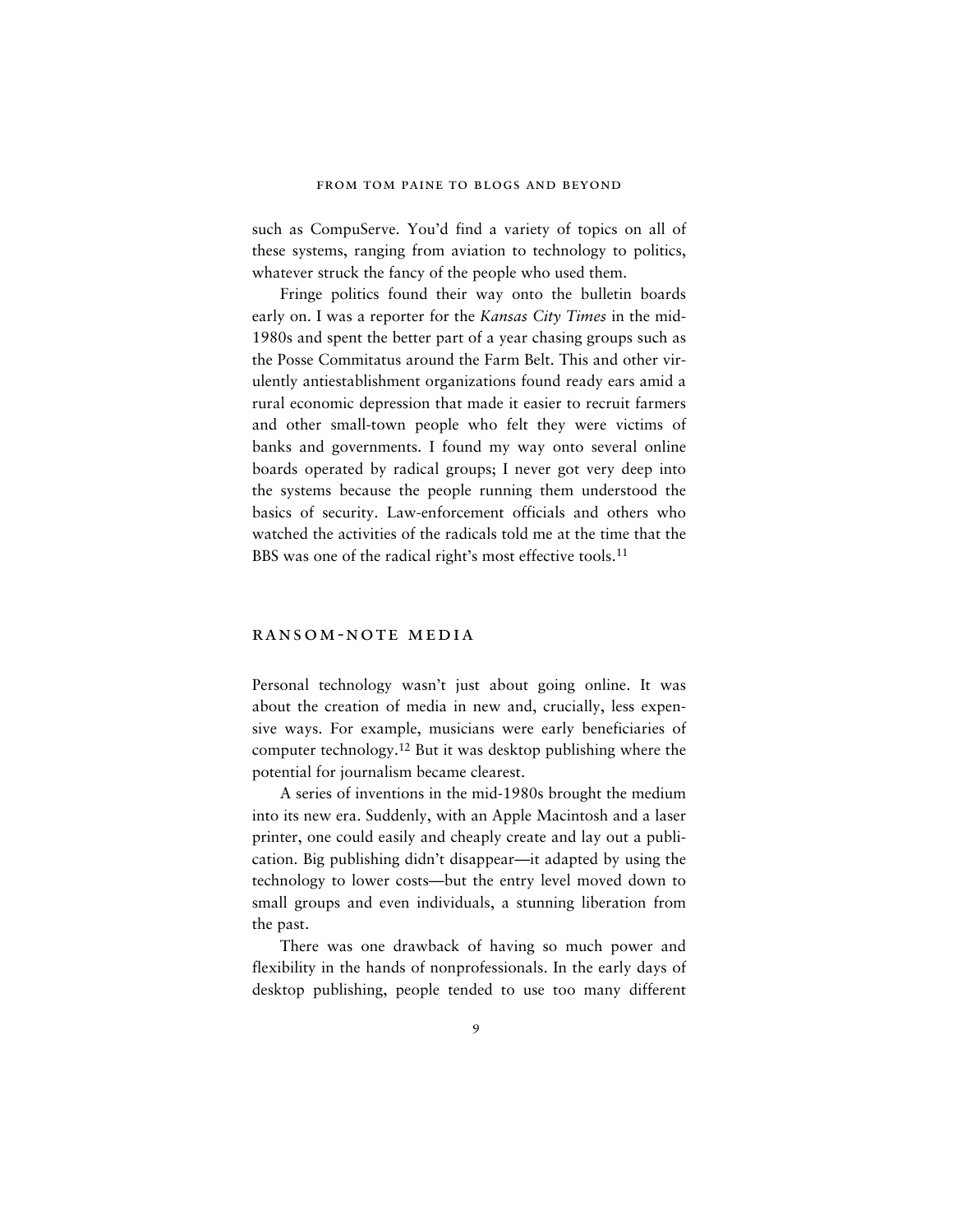fonts on a page, a style that was likened, all too accurately, to ransom notes. But the typographical mishmash was a small price to pay for all those new voices.

Big Media was still getting bigger in this period, but it wasn't noticing the profound demographic changes that had been reshaping the nation for decades. Newsrooms, never mind coverage, scarcely reflected the diversity. Desktop publishing and its progeny created an opening for many new players to enter, not least of which was the ethnic press.

Big Media has tried to adapt. Newsrooms are becoming more diverse. Major media companies have launched or bought popular ethnic publications and broadcasters. But independent ethnic media has continued to grow in size, quality, and credibility: grassroots journalism ascendant.<sup>13</sup>

## out loud and outrageous

Meanwhile, talk radio was also becoming a force, though not an entirely new one by any means. Radio has featured talk programs throughout its history, and call-in shows date back as far as 1945. Opinionated hosts, mostly from the political right, such as Father Coughlin, fulminated about government, taxes, cultural breakdowns, and a variety of issues they and their listeners were convinced hadn't received sufficient attention from the mainstream media. These hosts were as much entertainers as commentators, and their shows drew listeners in droves.

But modern talk radio had another crucial feature: the participation of the audience. People—regular people—were invited to have their say on the radio. Before that, regular people had no immediate or certain outlet for their own stories and views short of letters to the editor in newspapers. Now they could be part of the program, adding the weight of their own beliefs to the host's.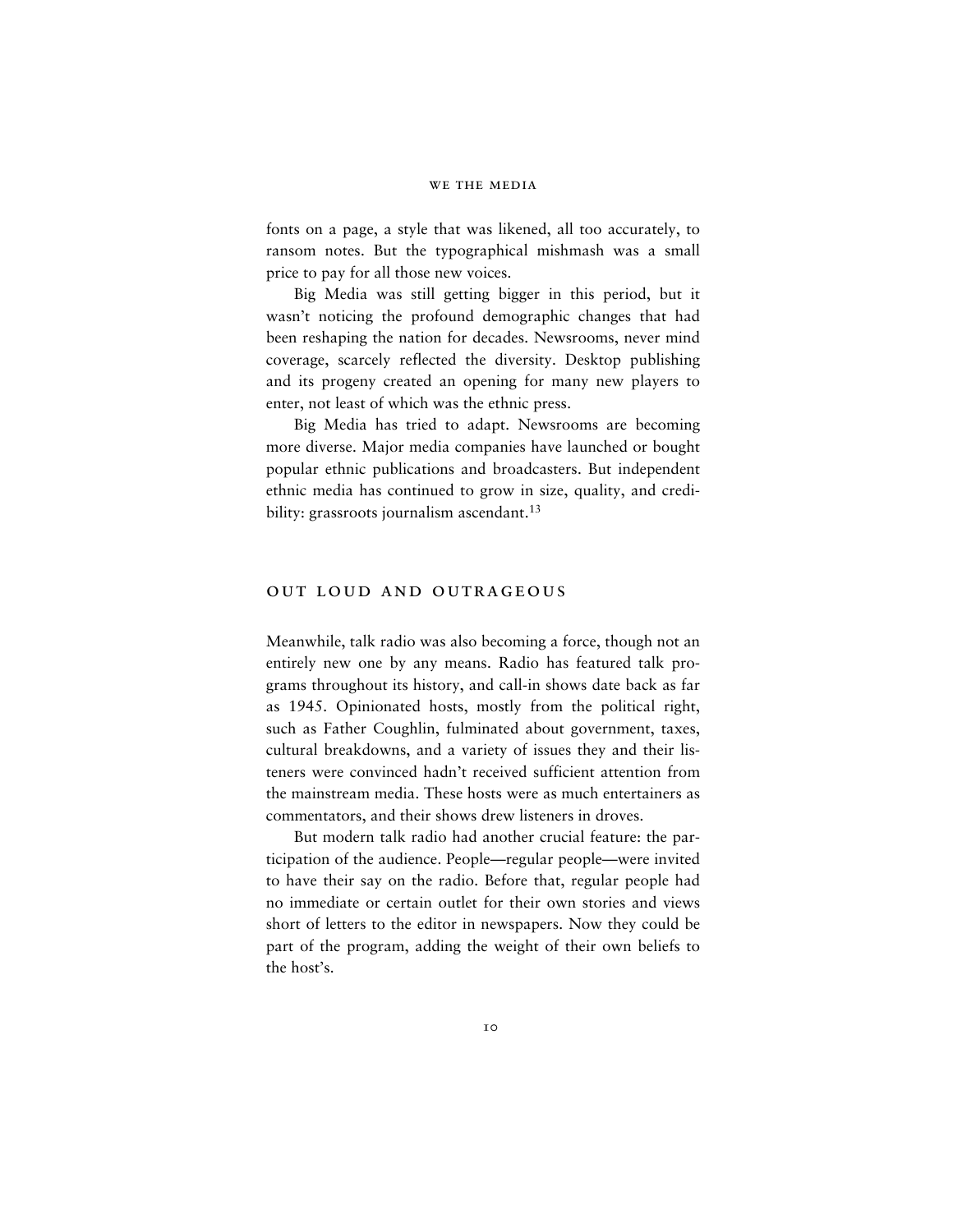The people making this news were in the audience. Howard Kurtz, media writer for *The Washington Post*, believes that talk radio predated, and in many ways anticipated, the weblog phenomenon. Both mediums, he told me, reach out to and connect with "a bunch of people who are turned off by the mainstream media." Kurtz now writes a blog-like online column<sup>14</sup> for the *Post* in addition to his regular stories and column.

Talk radio wasn't, and isn't, just about political anger, even if politics and other issues of the day are the normal fodder. The genre has also become a broader sounding board. Doctors offer advice (including TV's fictional "Frasier Crane"), computer gurus advise non-geeks on what to buy, and lawyers listen to bizarre legal woes.

Talk radio gave me another mini-epiphany about the future of news. In the mid-1990s, not long after I moved to California, a mild but distinct earthquake rattled my house one day. I listened as a local talk station, junking its scheduled topics, took calls from around the San Francisco Bay Area, and got on-thespot reports from everyday citizens in their homes and offices.

#### the web era emergent

As the 1990s arrived, personal computers were becoming far more ubiquitous. Relatively few people were online, except perhaps on corporate networks connecting office PCs; college campuses; bulletin boards; or still-early, pre-web commercial services such as CompuServe and America Online. But another series of breakthroughs was about to move us into a networked world.

In 1991, Tim Berners-Lee created the hypertext technology that became the World Wide Web. He wrote software to serve, or dish out, information from connected computers, and a "client" program that was, in effect, the first browser. He also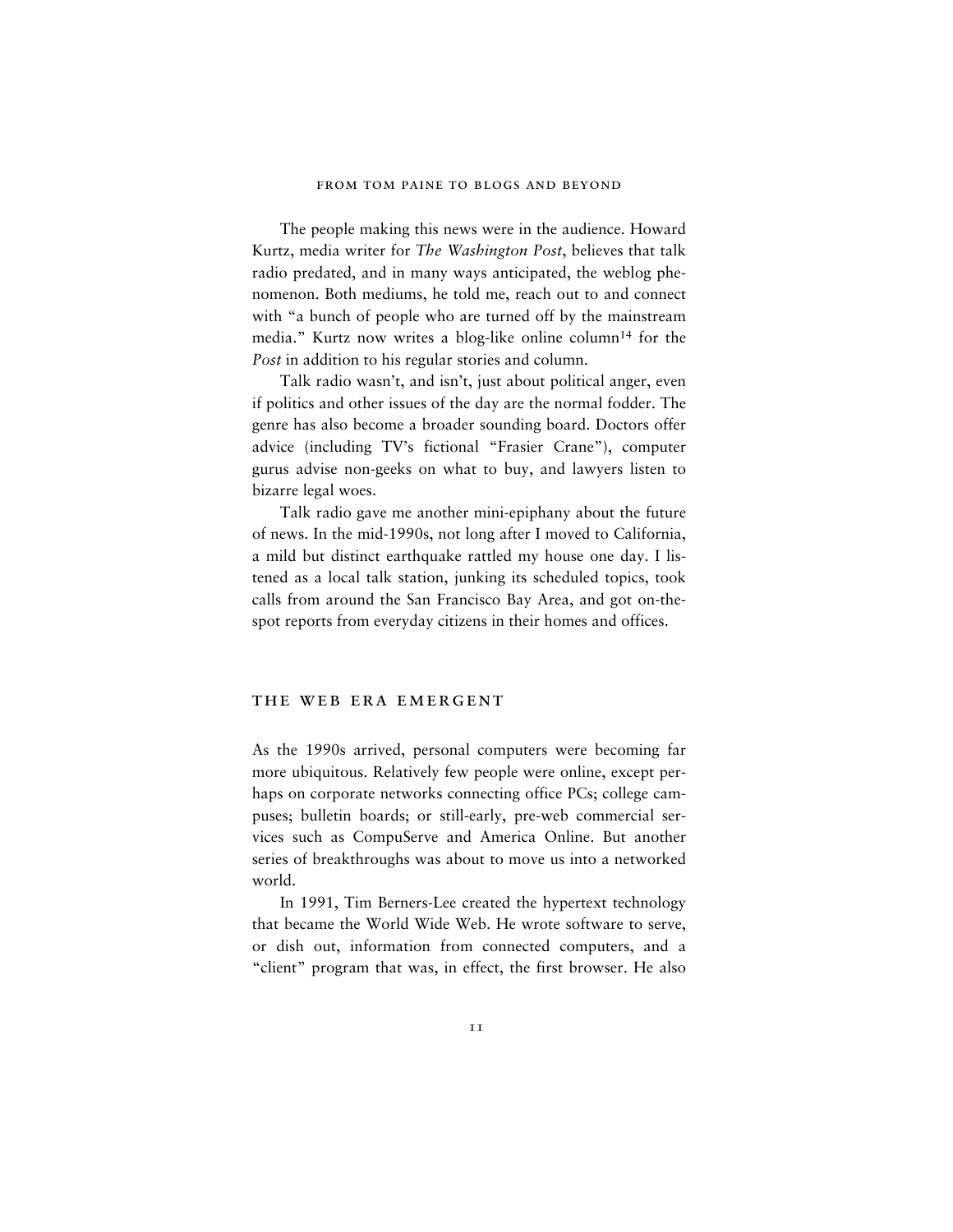sparked the development of Hypertext Markup Language, or HTML, which allowed anyone with a modest amount of knowledge to publish documents as web pages that could be easily linked to other pages anywhere in the world. Why was this so vital? We could now move from one site and document to another with the click of a mouse or keyboard stroke. Berners-Lee had connected the global collection of documents the Net had already created, but he wanted to take the notion a step further: to write onto this web, not just read from it.

But there's something Berners-Lee purposely *didn't* do. He didn't patent his invention. Instead, he gave the world an open and extensible foundation on which new innovation could be built.

The next breakthrough was Mosaic, one of the early graphical web browsers to run on popular desktop operating systems. These browsers were a basis for the commercial Internet. The browser, and the relative ease of creating web pages, sparked some path-breaking experiments in what we now recognize as personal journalism. Let's note one of the best and earliest examples.

Justin Hall was a sophomore at Swarthmore College in 1993 when he heard about the Web. He coded some pages by hand in HTML. His "Justin's Links from the Underground"<sup>15</sup> may well have been the first serious weblog, long before specialized weblog software tools became available. The first visitor to Hall's site from outside the university came in 1994. He explained his motivations in an email:

Why did I do it? The urge to share of oneself, to join a great global knowledge sharing party. The chance to participate in something cool. A deep geek archivist's urge to experiment with documenting and archiving personal media and experience. In college I realized that Proust and Joyce would have loved the web, and they likely would have tried a similar experiment—they wrote in hypertext, about human lives.

It was journalism, but I was mostly reporting on me. In the early days, I wrote about the web, on the web, because few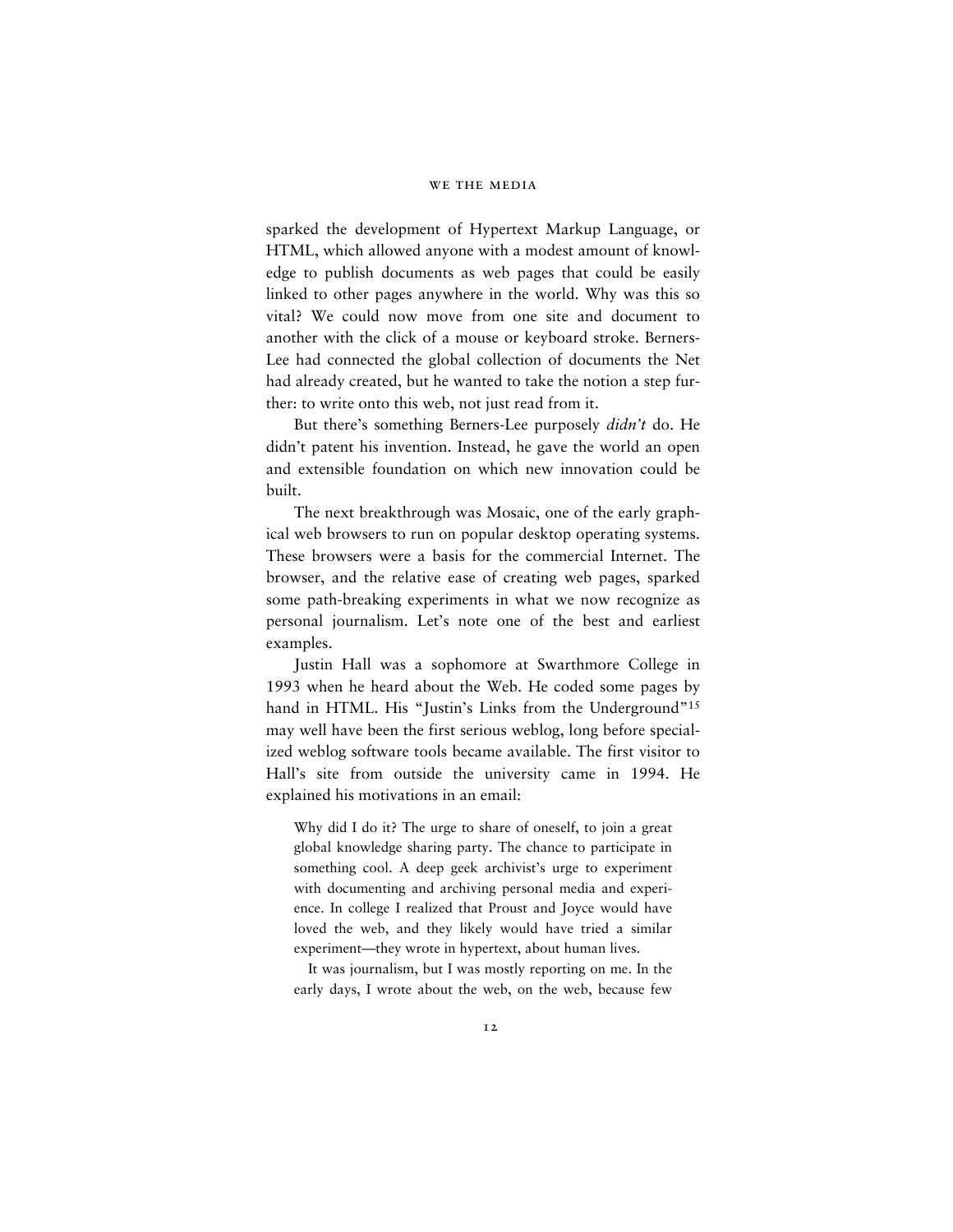other people were doing so. Once search engines and link directories emerged, I didn't need to catalog everything online. So I enjoyed having a tool to map my thoughts and experiences, and a chance to connect those thoughts and experiences to the rest of the electrified English-speaking world!

What had happened? Communications had completed a transformation. The printing press and broadcasting are a oneto-many medium. The telephone is one-to-one. Now we had a medium that was anything we wanted it to be: one-to-one, oneto-many, and many-to-many. Just about anyone could own a digital printing press, and have worldwide distribution.<sup>16</sup>

None of this would have surprised Marshall McLuhan. Indeed, his seminal works, especially *Understanding Media: The Extensions of Man*<sup>17</sup> and *The Medium is the Message*, <sup>18</sup> presaged so much of what has occurred. As he observed in the introduction to *Understanding Media*:

After three thousand years of explosion, by means of fragmentary and mechanical technologies, the Western world is imploding. During the mechanical ages we had extended our bodies in space. Today, after more than a century of electric technology, we have extended our central nervous system itself in a global embrace, abolishing both space and time as far as our planet is concerned. Rapidly, we approach the final phase of the extensions of man—the technological simulation of consciousness, when the creative process of knowing will be collectively and corporately extended to the whole of human society, much as we have already extended our senses and our nerves by the various media.

Nor would it have come as a shock to Alvin Toffler, who explained in *The Third Wave*<sup>19</sup> how manufacturing technology had driven a wedge between producers and customers. Mass manufacturing drove down the unit cost of production but at the cost of something vital: a human connection with the buyer. Information technology, he said, would lead—among many other things—to mass customization, disintermediation (elimination of middlemen), and media convergence.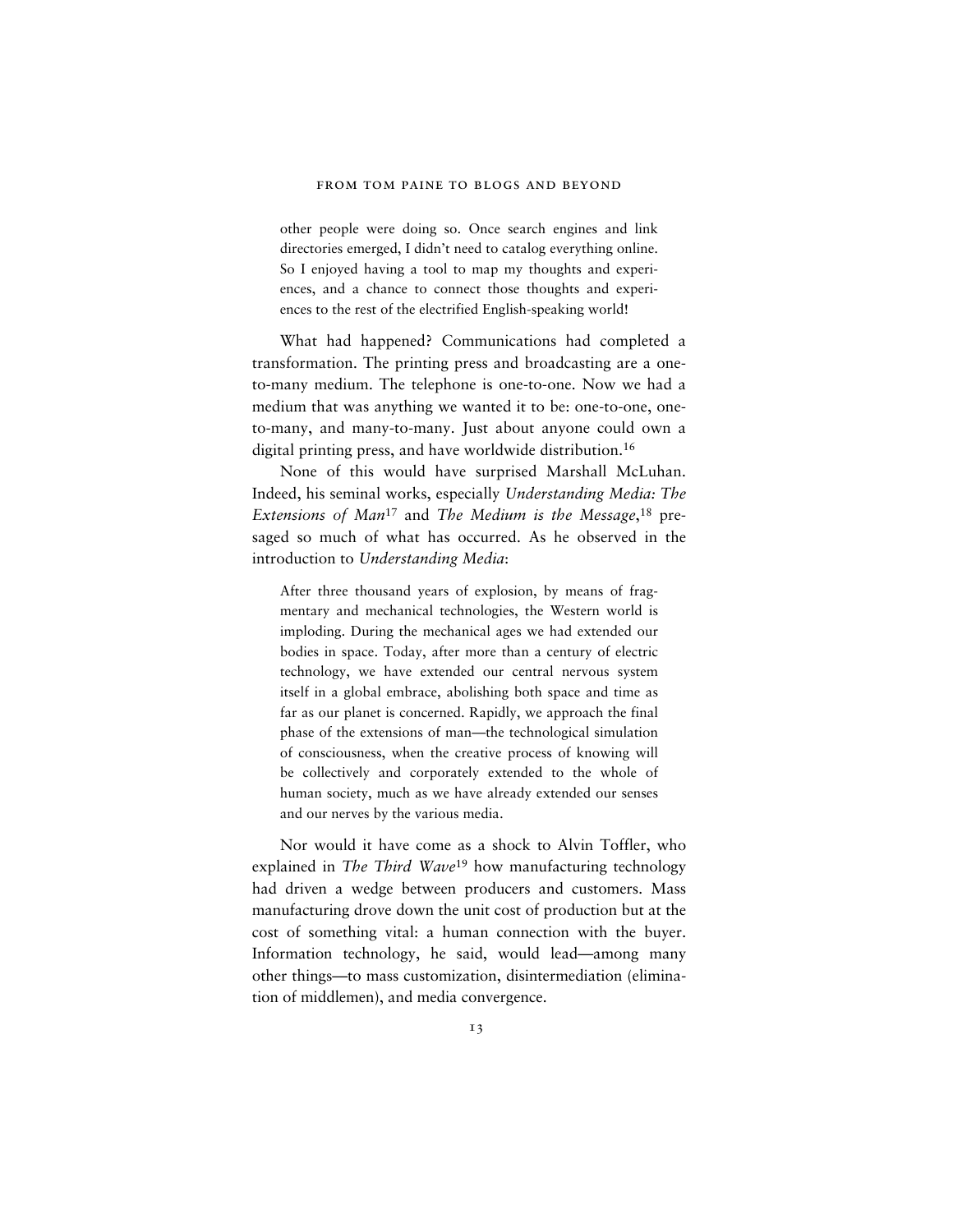Perhaps no document of its time was more prescient about the Web's potential than the *Cluetrain Manifesto*, <sup>20</sup> which first appeared on the Web in April 1999. It was alternately pretentious and profound, with considerably more of the latter quality. Extending the ideas of McLuhan and many others, the four authors—Rick Levine, Christopher Locke, Doc Searls, and David Weinberger—struck home with me and a host of other readers who knew innately that the Net was powerful but weren't sure how to define precisely why.

"A powerful global conversation has begun," they wrote. "Through the Internet, people are discovering and inventing new ways to share relevant knowledge with blinding speed. As a direct result, markets are getting smarter—and getting smarter faster than most companies."

They explained why the Net is changing the very nature of business. "Markets are conversations," proclaimed their first of 95 theses with elegant simplicity.

Journalism is also a conversation, I realized. *Cluetrain* and its antecedents have become a foundation for my evolving view of the trade.

### writing the web

The scene was now set for the rise of a new kind of news. But some final pieces had yet to be put in place. One was technological: giving everyday people the tools they needed to join this emerging conversation. Another was cultural: the realization that putting the tools of creation into millions of hands could lead to an unprecedented community. Adam Smith, in a sense, was creating a collective.

The toolmakers did, and continue to do, their part. And with the neat irony that has a habit of appearing in this transformation, a programmer's annoyance with journalists had everything to do with one of the most important developments.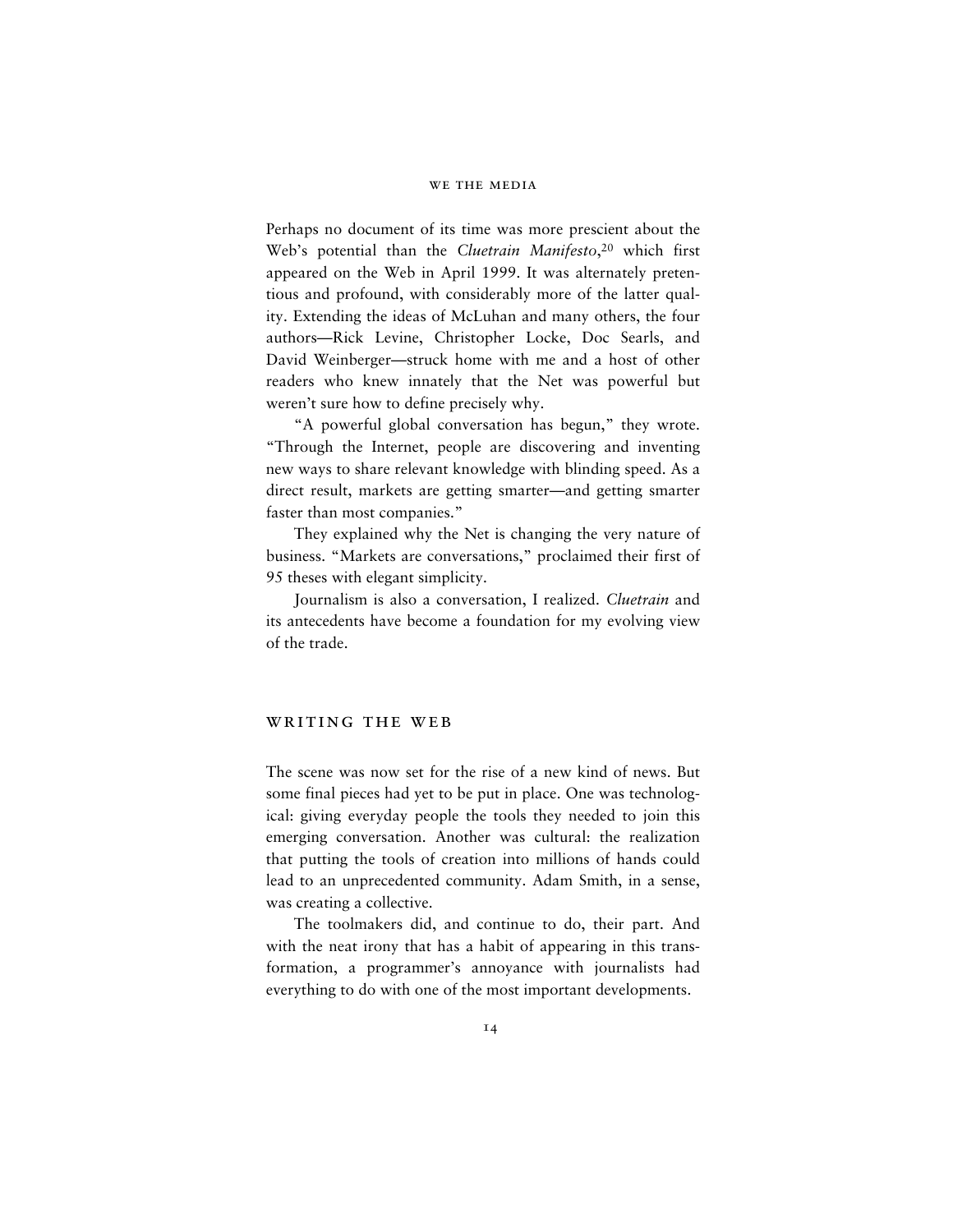Dave Winer had written and sold an outlining tool called "More," a Macintosh application.<sup>21</sup> He was a committed and knowledgeable Mac developer, but in the early 1990s, he found himself more and more annoyed by a trade press that, in his view, was getting the story all wrong.

At the time, Microsoft Windows was becoming more popular, and the hype machine was pronouncing Apple to be a troubled and, perhaps, terminally wounded company. Troubled, yes. But when the computer journalists persisted in saying, in effect, "Apple is dead, and there's no Macintosh software development anymore," Winer was furious. He decided to go around the established media, and with the rise of the Internet, he had a medium.

He published an email newsletter called "DaveNet." It was biting, opinionated, and provocative, and it reached many influential people in the tech industry. They paid attention. Winer's critiques could be abrasive, but he had a long record of accomplishments and deep insight.

Winer never really persuaded the trade press to give the Mac the ink it deserved. For its part, Apple made strategic mistakes that alienated software developers and helped marginalize the platform. And Windows, with the backing of Microsoft's roughhouse business tactics that turned into outright lawbreaking, became dominant.

But Winer realized he was onto something. He'd found journalism wanting, and he bypassed it. Then he expanded on what he'd started. Like Justin Hall, he created a newsy page in what later became known as the blog format—most recent material at the top.

In the late 1990s, Winer and his team at UserLand Software<sup>22</sup> rewrote an application called Frontier. One collection of new functions was given the name *Manila*, and it was one of the first programs that made it easy for novices to create their own blogs. My first blog was created on the beta version of Manila. Winer has suggested that traditional journalism will wither in the face of what he helped spawn. I disagree, but his contributions to the craft's future have been pivotal.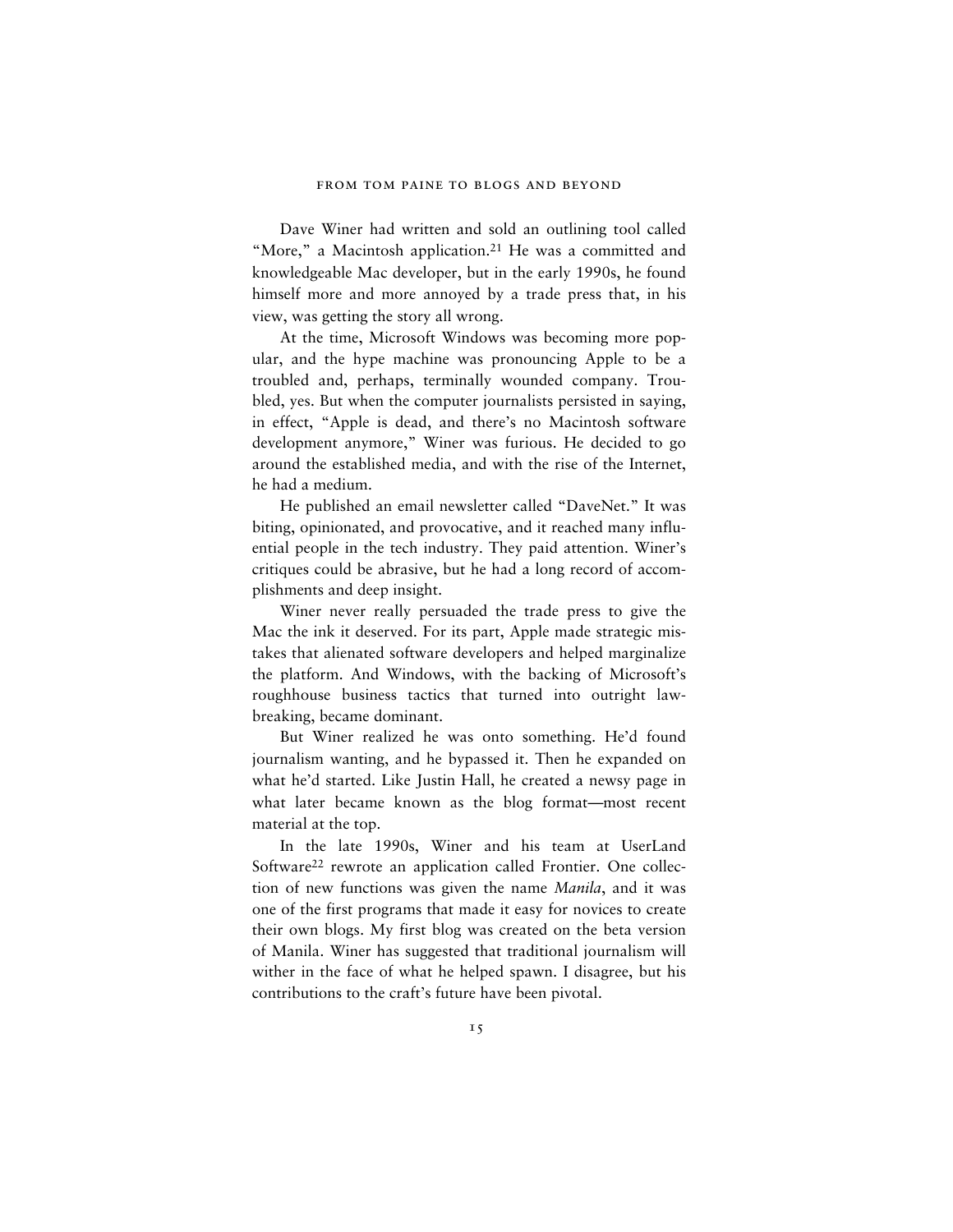#### open sourcing the news

The development of the personal computer may have empowered the individual, but there were distinct limits. One was software code itself. Proprietary programs were like black boxes. We could see what they did, but not how they worked.

This situation struck Richard Stallman, among others, as wrong. In January 1984, Stallman quit his post at the Massachusetts Institute of Technology's Artificial Intelligence Lab. He formally launched a project to create a free operating system and desktop software based on the Unix operating system that ran on many university computers.<sup>23</sup> Stallman's ideas ultimately became the foundation for Linux, the open source operating system that brought fame to Linus Torvalds.<sup>24</sup>

The goal of Stallman's work, then and now, was to ensure that users of computers always had free software programs for the most basic and important tasks. Free, in this case, was more about freedom than about cost. Stallman and others in this movement thought that the programming instructions—the source code—of free software had to be open for inspection and modification by anyone. In the late 1990s, as Linux was gaining traction in the marketplace, and as many free software applications and operating systems were available, the movement got another name: open source, describing the open availability of the source code.<sup>25</sup>

Open source software projects are a digital version of a small-town tradition: the barn raising. But open source projects can involve people from around the world. Most will never meet except online. Guided by project leaders—Torvalds in the case of Linux—they contribute bits and pieces of what becomes a whole package. Open source software, in many cases, is as good as or better than the commercial variety. And these programs are at the heart of the Internet's most basic functions: open source software powers most of the web server computers that dish out information to our browsers.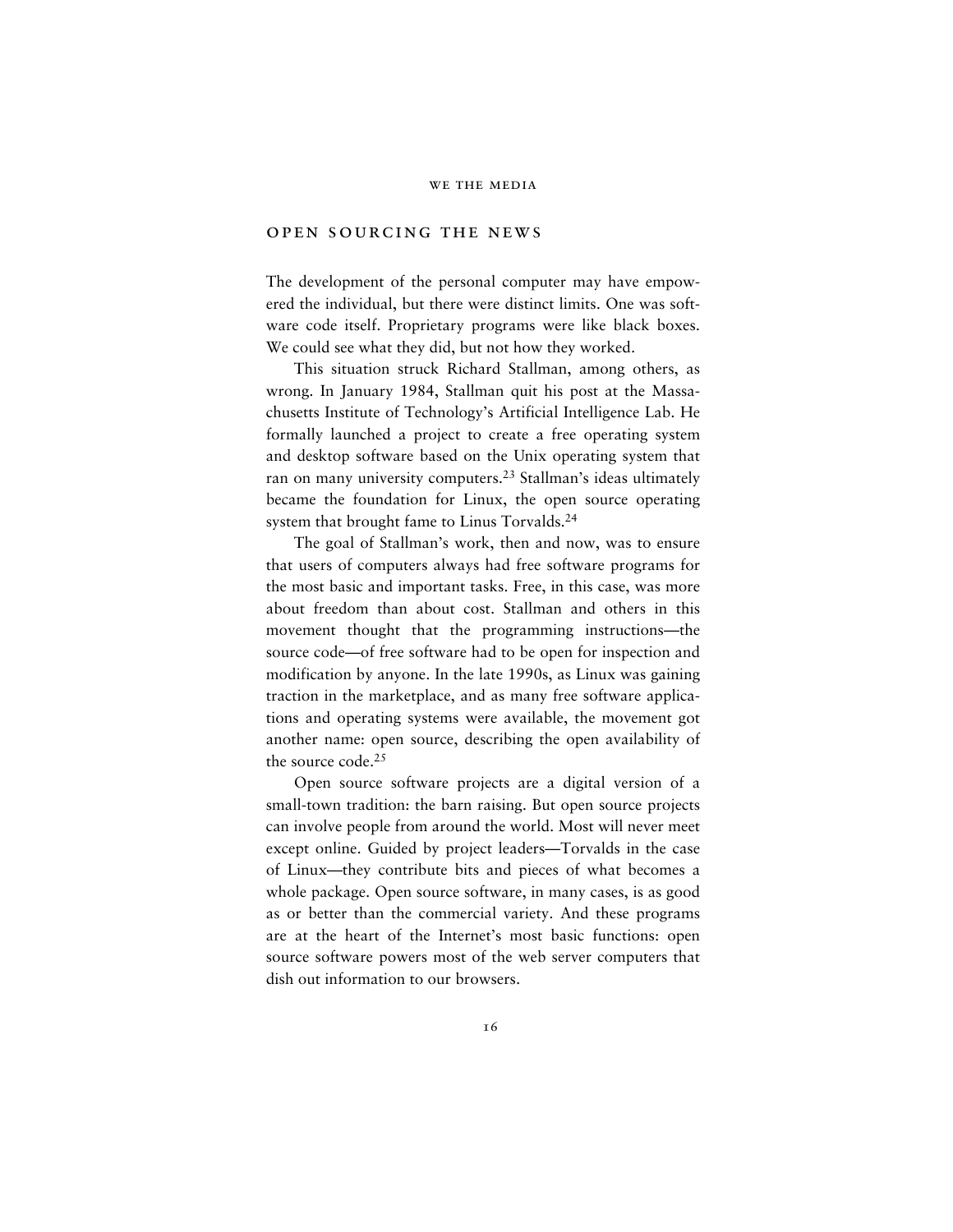When the code is open for inspection, it's safer to use because people can find and fill the security holes. Bugs, the annoying flaws that cause program crashes and other unexpected behavior, can be found and fixed more easily, too.26

What does this have to do with tomorrow's journalism? Plenty.

Yochai Benkler, a Yale University law professor who has written extensively on the open source phenomenon, has made a strong case that this emergent style of organization applies much more widely than software. In a 2002 essay, "Coase's Penguin,"27 he said the free software style could work better than the traditional capitalist structure of firms and markets in some circumstances. In particular, he said that it "has systematic advantages over markets and managerial hierarchies when the object of production is information or culture, and where the physical capital necessary for that production—computers and communications capabilities—is widely distributed instead of concentrated."

He could have been describing journalism. In his essay, and in the course of several long conversations we've had in the past several years, Benkler has made the case that several of the building blocks are already in place to augment Big Media, if not substitute it outright, with open source techniques.

He told me that bloggers and operators of independent news sites already do a respectable job of scanning for and sorting news for people who want it. The editorial function has been adopted not just by bloggers, but by a host of new kinds of online news operations. Some peer-reviewed news sites, such as the collaborative Kuro5hin,<sup>28</sup> which describes itself as "technology and culture, from the trenches," are doing interesting journalism by any standard, with readers contributing the essays and deciding which stories make it to the top of the page.

According to Benkler, only in the area of investigative journalism does Big Media retain an advantage over open source journalism. This is due to the resources Big Media can throw at an investigation. In Chapter 9, I will argue that even here, the grassroots are making serious progress.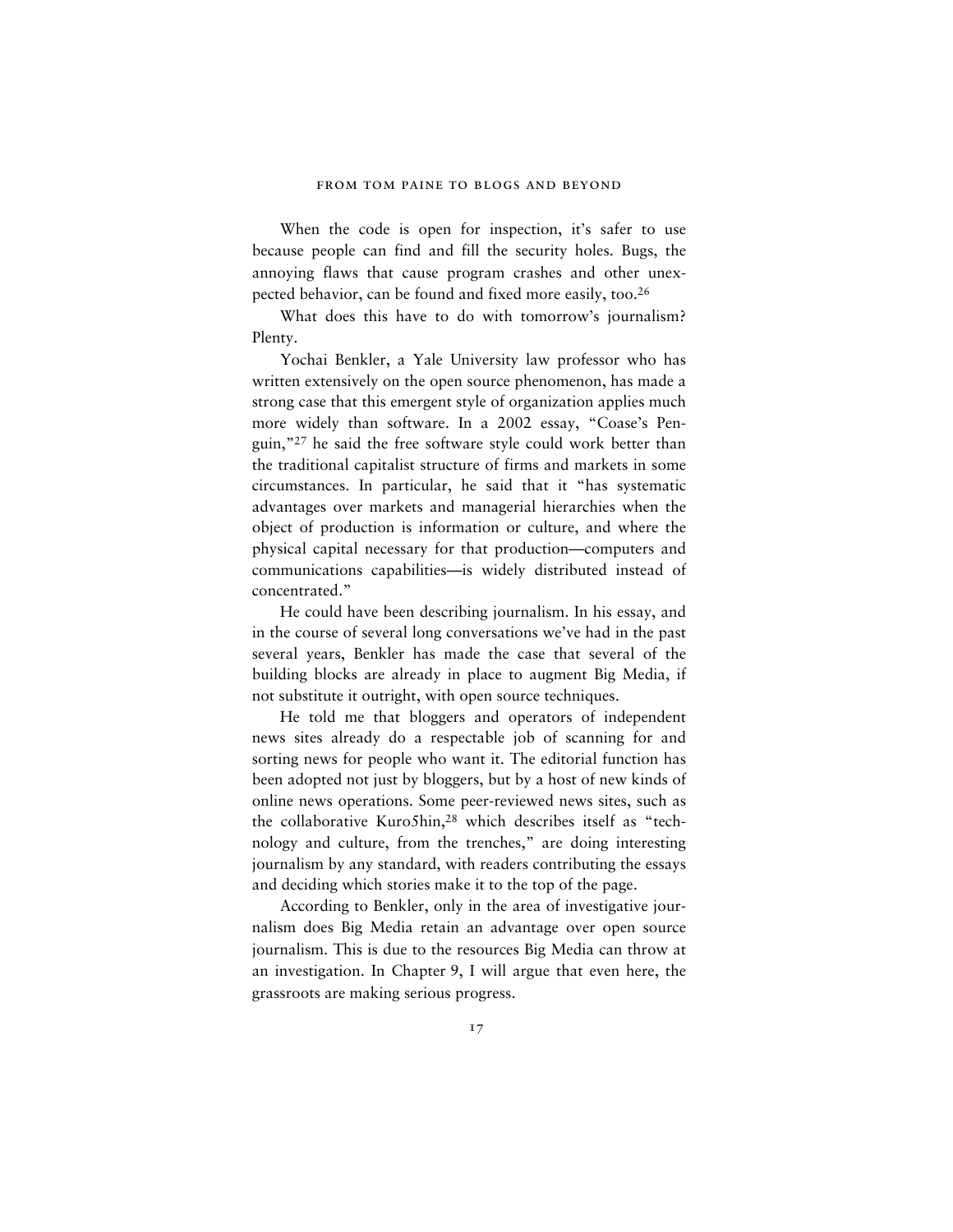In my own small sphere, I'm convinced that this already applies. If my readers know more than I do (which I know they do), I can include them in the process of making my journalism better. While there are elements of open source here, I'm not describing an entirely transparent process. But new forms of journalistic tools, such as the Wiki (which I'll discuss in the next chapter), are entirely transparent from the outset. More are coming.

An open source philosophy may produce better journalism at the outset, but that's just the start of a wider phenomenon. In the conversational mode of journalism I suggested in the *Introduction*, the first article may be only the beginning of the conversation in which we all enlighten each other. We can correct our mistakes. We can add new facts and context.29

If we can raise a barn together, we can do journalism together. We already are.

## terror turns journalism's corner

By the turn of the new century, the key building blocks of emergent, grassroots journalism were in place. The Web was already a place where established news organizations and newcomers were plying an old trade in updated ways, but the tools were making it easier for anyone to participate. We needed a catalyst to show how far we'd come. On September 11, 2001, we got that catalyst in a terrible way.

I was in South Africa. The news came to me and four other people in a van, on the way to an airport, via a mobile phone. Our driver's wife called from Johannesburg, where she was watching TV, to say a plane had apparently hit the World Trade Center. She called again to say another plane had hit the other tower, and yet again to report the attack on the Pentagon. We arrived at the Port Elizabeth airport in time to watch, live and in horror, as the towers disintegrated.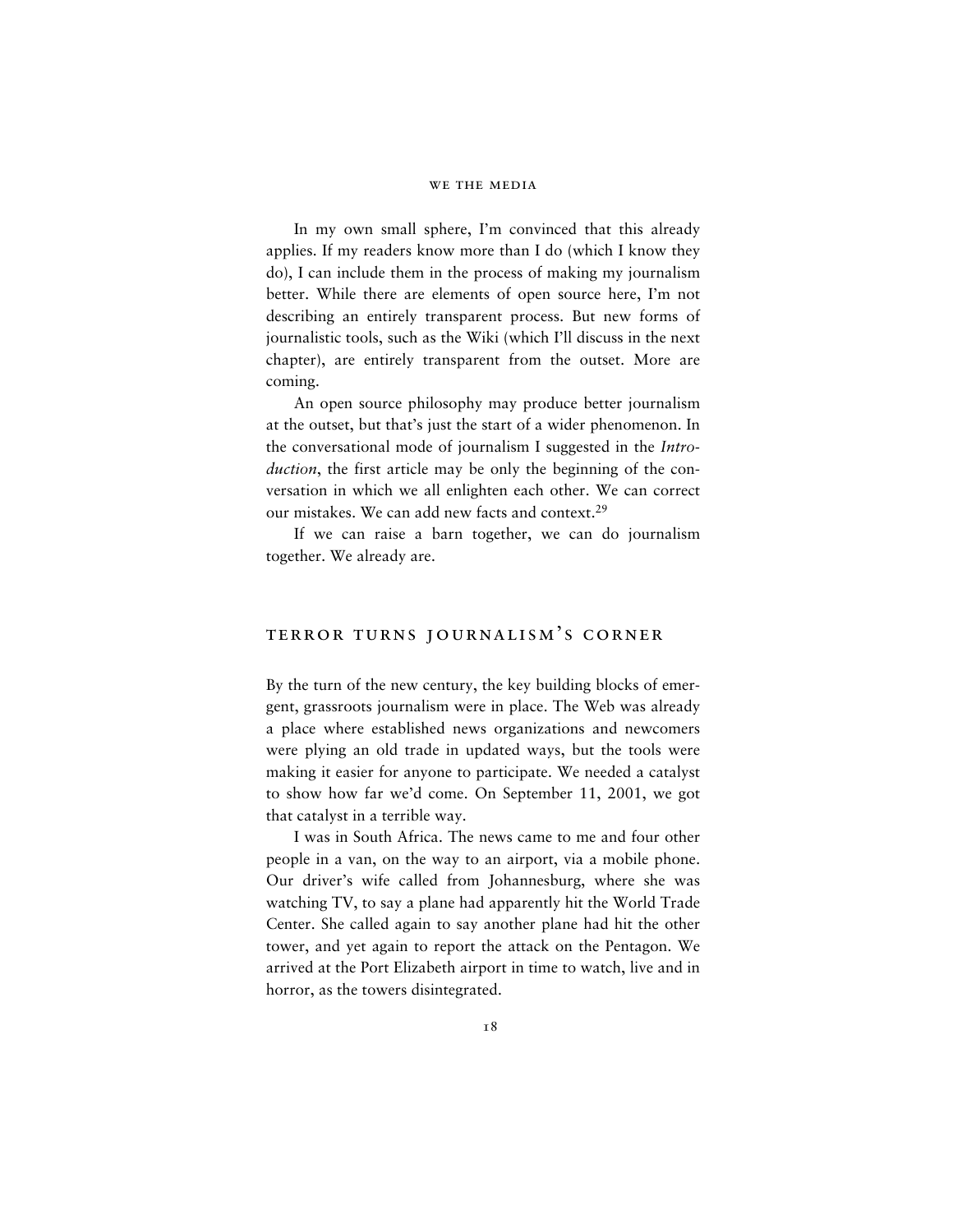The next day our party of journalists, which the Freedom Forum, a journalism foundation, had brought to Africa to give talks and workshops about journalism and the Internet, flew to Lusaka, Zambia. The BBC and CNN's international edition were on the hotel television. The local newspapers ran considerable news about the attacks, but they were more preoccupied with an upcoming election, charges of corruption, and other news that was simply more relevant to them at the moment.

What I could not do in those initial days was read my newspaper, the *San Jose Mercury News*, or the *The New York Times*, *San Francisco Chronicle*, *The Wall Street Journal*, or any of the other papers I normally scanned each morning at home. I could barely get to their web sites because the Net connection to Zambia was slow and trans-Atlantic data traffic was overwhelming as people everywhere went online for more information, or simply to talk with each other.

I could retrieve my email, however, and my inbox overflowed with useful news from Dave Farber, one of the new breed of editors.

Then a telecommunications professor at the University of Pennsylvania, Farber had a mailing list called "Interesting People"30 that he'd run since the mid-1980s. Most of what he sent out had first been sent to him by correspondents he knew from around the nation and the world. If they saw something they thought he'd find interesting, they sent it along, and Farber relayed a portion of what he received, sometimes with his own commentary. In the wake of the attacks, his correspondents' perspectives on issues ranging from national-security issues to critiques of religion became essential reading for their breadth and depth. Farber told me later he'd gone into overdrive, because this event obliged him to do so.

"I consider myself an editor in a real sense," Farber explained. "This is a funny form of new newspaper, where the Net is sort of my wire service. My job is to decide what goes out and what doesn't...Even though I don't edit in the sense of real editing, I make the choices."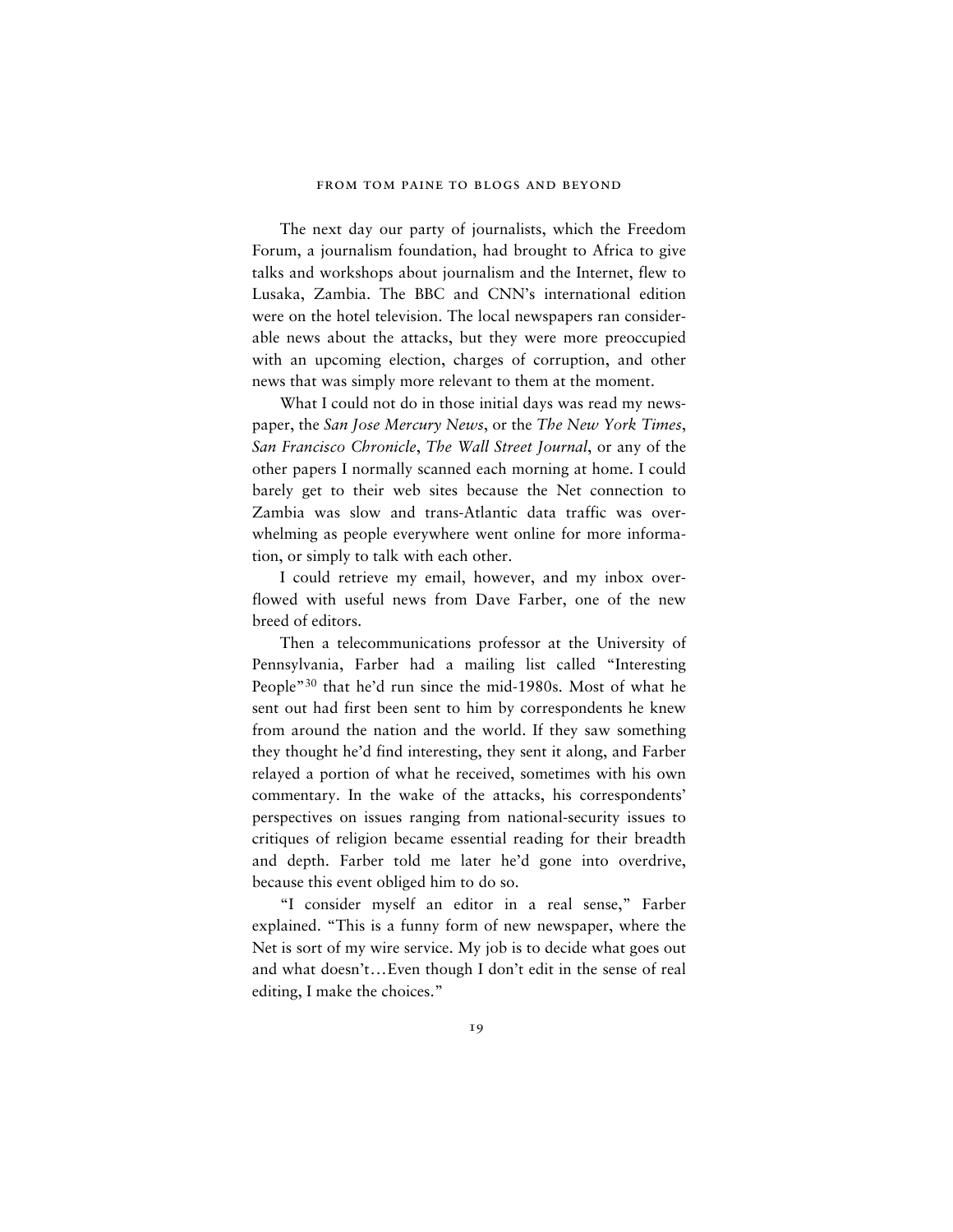One of the emails Farber sent, dated September 12, still stands out for me. It was an email from an unidentified sender who wrote: "SPOT infrared satellite image of Manhattan, acquired on September 11 at 11:55 AM ET. Image may be freely reproduced with 'CNES/SPOT Image 2001' copyright attribution." A web address, linking to the photo, followed. The picture showed an ugly brown-black cloud of dust and debris hanging over much of lower Manhattan. The image stayed with me.

Here was context.

Back in America, members of the then nascent weblog community had discovered the power of their publishing tool. They offered abundant links to articles from large and small news organizations, domestic and foreign. New York City bloggers posted personal views of what they'd seen, with photographs, providing more information and context to what the major media was providing.

"I'm okay. Everyone I know is okay," Amy Phillips wrote September 11 on her blog, "The 50 Minute Hour."31 A Brooklyn blogger named Gus wrote: "The wind just changed direction and now I know what a burning city smells like. It has the smell of burning plastic. It comes with acrid brown skies with jet fighters flying above them. The stuff I'm seeing on teevee is like some sort of bad Japanese Godzilla movie, with less convincing special effects. Then I'm outside, seeing it with my naked eyes."32

Meg Hourihan was a continent away, in San Francisco. A cofounder of Pyra Labs, creator of Blogger, another of the early blogging tools (now owned by Google), she pointed to other blogs that day and urged people to give blood. The next day she wrote, in part: "24 hours later, I'm heading back into the kitchen to finish up the dishes, to pick up the spatula that still sits in the sink where I dropped it. I'm going to wash my coffee press and brew that cup of coffee I never had yesterday. I'm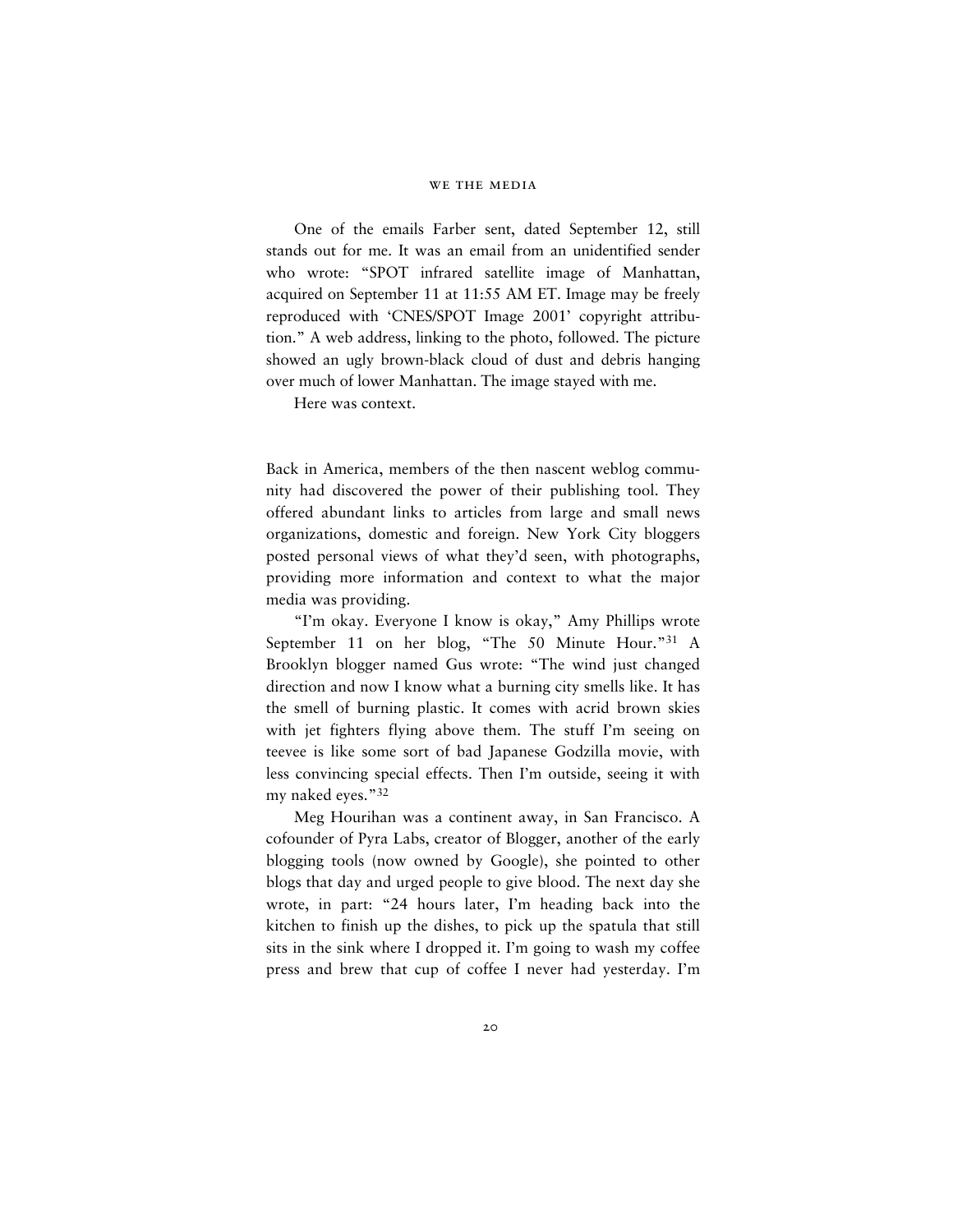going to try and find some semblance of normalcy in this very changed world."33

Also in California that day, a little known Afghan-American writer named Tamim Ansary sent an impassioned email to some friends. His message was in part cautionary, observing that while America might want to bomb anything that moved in Afghanistan, we couldn't bomb it back to the Stone Age, as some talk show hosts were urging. The Asian nation, he argued, was already there. Ansary's email circulated among a widening circle of friends and acquaintances. By September 14, it had appeared on a popular weblog and on Salon, a web magazine.34 Within days, Ansary's words of anguish and caution had spread all over America.

Ansary's news had flowed upward and outward. At the outset, no one from a major network had ever heard of him. But what he said had sufficient authority that people who knew him spread his message, first to their own friends and ultimately to web journalists who spread it further. Only then did the mass media discover it and take it to a national audience. This was the best kind of grassroots collaboration with Big Media.

In Tennessee, meanwhile, Glenn Reynolds was typing, typing, typing into his weblog, Instapundit.com, which he'd started only a few weeks earlier. A law professor with a technological bent, he'd originally expected the blog to be somewhat lighthearted. The attacks changed all that.

"I was very reactive," he told me. "I had no agenda. I was just writing about stuff, because the alternative was sitting there and watching the plane crash into the tower again and again on CNN."

He was as furious as anyone, and wanted retaliation. But he warned against a backlash targeting Muslims. He said Americans should not give into the temptation to toss out liberty in the name of safety. He didn't expect to develop a following, but that happened almost immediately. He'd struck a chord. He